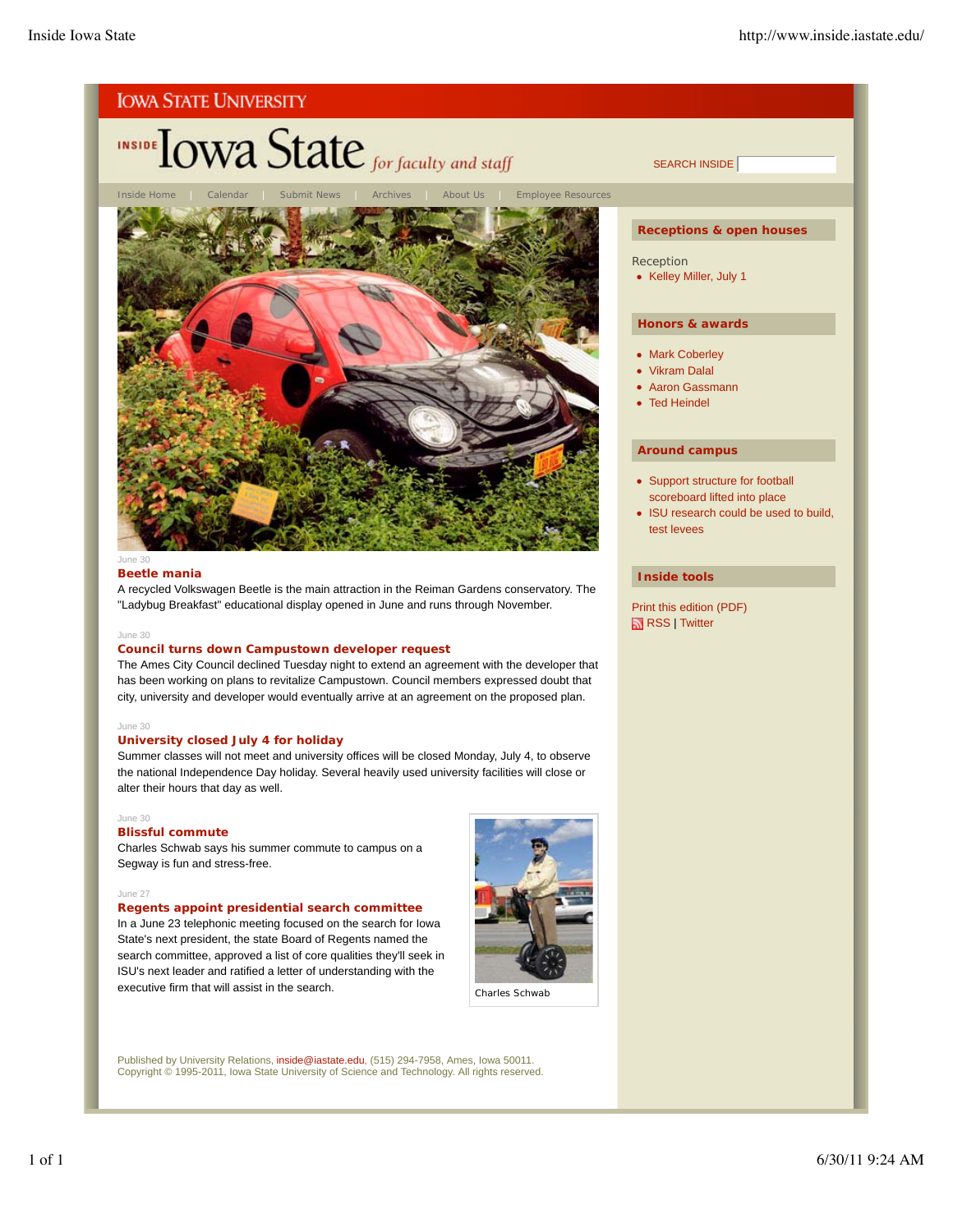



June 30, 2011





# **Slug bug**

The Reiman Gardens conservatory display was changed out earlier this month, switching to a "Ladybug Breakfast" theme that highlights organic insect control with an unusual bug centerpiece. The gardens' horticulture staff found the discarded shell of a Volkswagon Beetle half-buried behind the Jerry Carney and Sons auto shop in Ames. The shop donated it for the project, and it was cleaned up and sent to Sign Pro in Ames for the vehicle wrap and custom Cyclone vanity plate, "L8D BUG." The display runs through November. The conservatory is open daily during the gardens' extended summer hours (9 a.m.-6 p.m.); admission is free for members and ISU students, \$8 for the public (\$7 seniors, \$4 youth). *Photo by Bob Elbert*.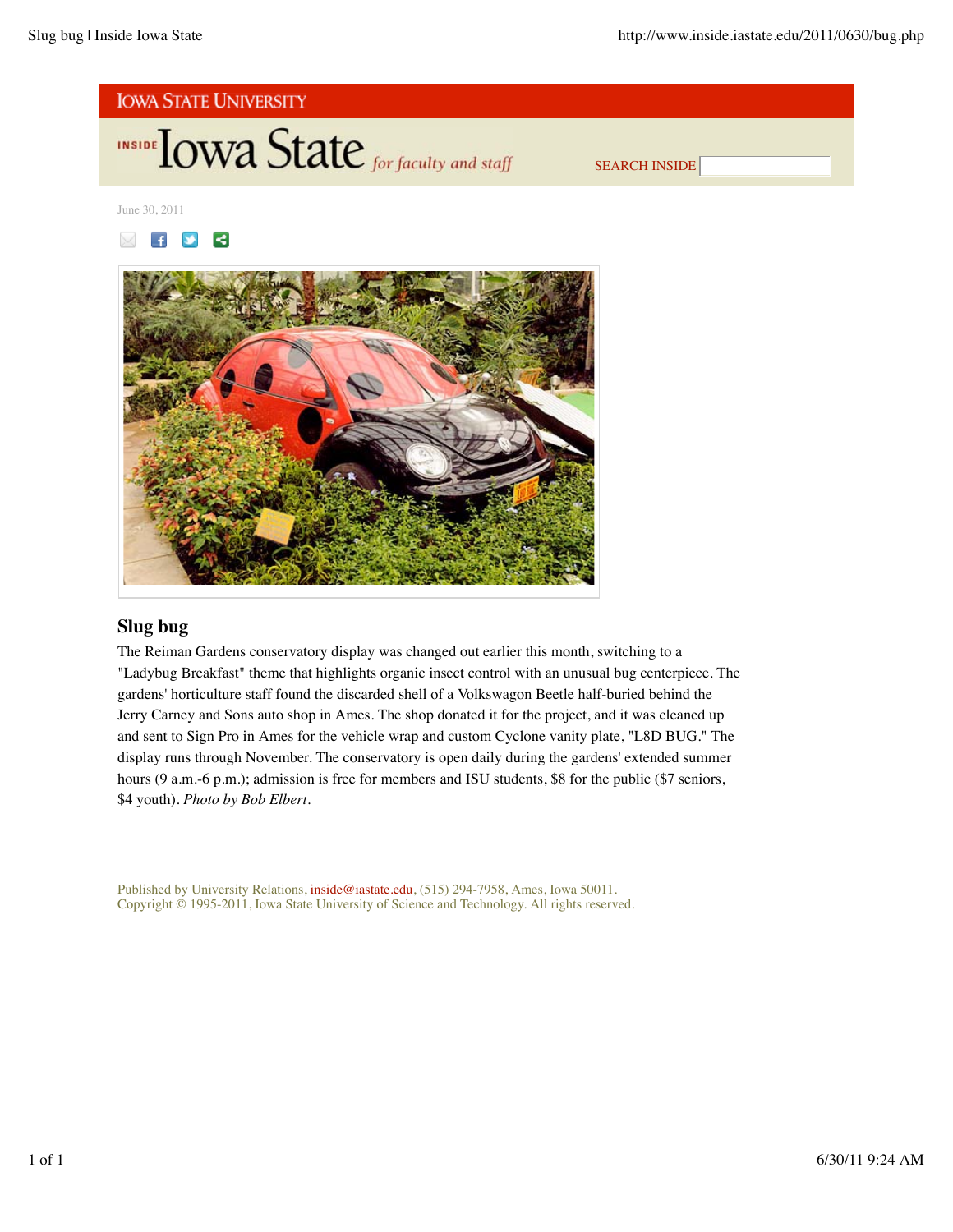



# **Council turns down Campustown developer request**

by Diana Pounds

The Ames City Council declined Tuesday night to extend an agreement with the developer that has been working on plans to revitalize Campustown.

Citing doubts that the city, university and Kansas-City based LANE4 Property Group could eventually arrive at an agreement on the proposed plan, the council opted to turn down the developer's proposed 60-day extension. Council members indicated they were receptive to continued discussions with LANE4, but wanted to invite others, including area residents and developers, to take a role in Campustown improvements.

The council's action came after Ames city manager Steve Schainker and ISU vice president for business and finance Warren Madden revealed several obstacles to moving forward on LANE4's proposed plans.

# **University concerns**

Two key obstacles for Iowa State officials were a required university commitment to a 20-year lease on a new building and the lack of assurance that Campustown development would continue beyond that first building.

The new 60,000-square-foot building is proposed for the southeast corner of Welch Avenue and Lincoln Way. The first floor of the four-story structure was to be leased by a national drug/grocery chain, according to LANE4. The developer's proposal calls for Iowa State to lease all the office space on the upper three floors at \$16 per square foot, a rate that Madden said is higher than many rental spaces in this area and Des Moines.

LANE4 would not commit to any additional redevelopment, though developers hoped the initial building might spur a second phase, west of Welch Avenue, to include a suite hotel, restaurant and retail space. Madden indicated the university needs commitment.

"Our desire, if we're going to be a player, is that this is more than just one office building in Campustown," he said.

A related unresolved issue in second-phase development is LANE4's request that Iowa State close its hotel at the Memorial Union.

# **Council concerns**

Council members expressed concerns about financing the work, including adding parking and making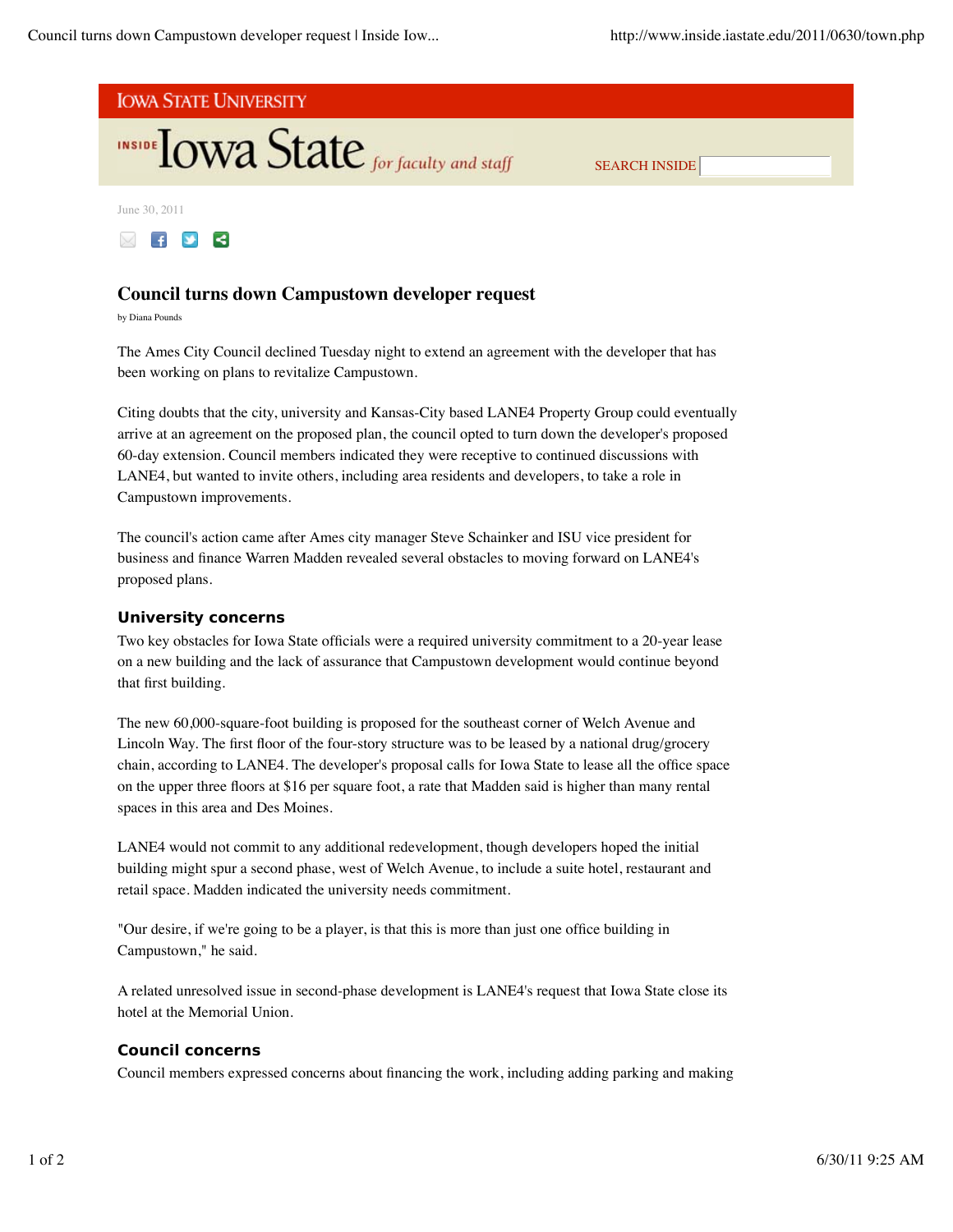improvements to city water and sewer lines.

The first phase plan includes a \$3.1 million gap in funding, Schainker said. "Where will that come from? I don't know."

Another council issue is possible difficulties in acquiring the land for potential phase 2 development. Schainker pointed out that purchase options have not been secured for the proposed project and that the city might have to consider eminent domain to obtain land.

# **Discussion**

"Given the economic situation, which is out of our control, out of the university's control, out of LANE4's control, probably the most feasible solution is to put this project on hold until the economy gets better," council member Riad Mahayni said.

"I don't want the project to go away," said council member Jami Larson, "but I think it's time to start hearing other ideas."

# **Good vision, unfortunate timing**

Madden applauded LANE4 for its overall plan and vision, as well as its strong working relationship with the city and university. He acknowledged that the timing is unfortunate.

"Everyone had good intentions, and for economic reasons, it hasn't all come together," he said.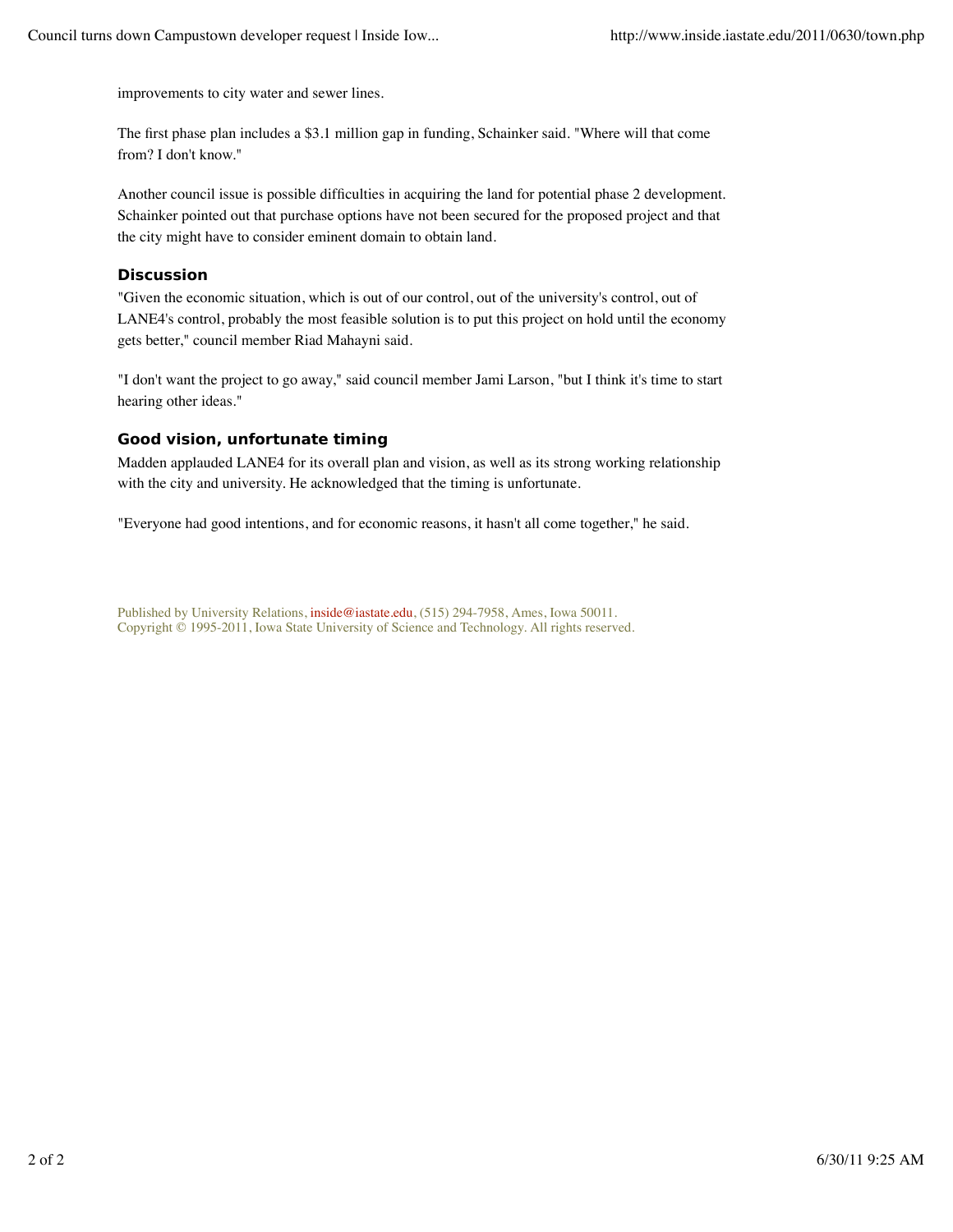



June 30, 2011



# **Schedule changes over the Independence Day weekend**

Summer classes will not meet and university offices are closed Monday, July 4, to observe the national Independence Day holiday.

Following are scheduling notes on specific campus facilities or services.

- **CyRide**: Use the Saturday schedule on July 4
- **ISU Dining**: Most locations closed July 2-4 (exceptions: MU Market and Cafe, Union Drive Marketplace, West Side Market, Panda Express and Subway in the MU food court)
- **Parks Library**: closed July 2-4
- **Recreation Services** facilities (Beyer Hall, Forker Building, Lied Recreation Center): closed July 4
- **Reiman Gardens**: Open 9 a.m. through the conclusion of the Ames Jaycees fireworks show (approximately 10 p.m.)
- **The Underground** (in the Memorial Union): closed July 2-4, reopens at noon July 5
- **University Book Store**: Closed July 2-4
- **University Museums** (Brunnier Art Museum, Christian Petersen Museum, Farm House): closed July 2-4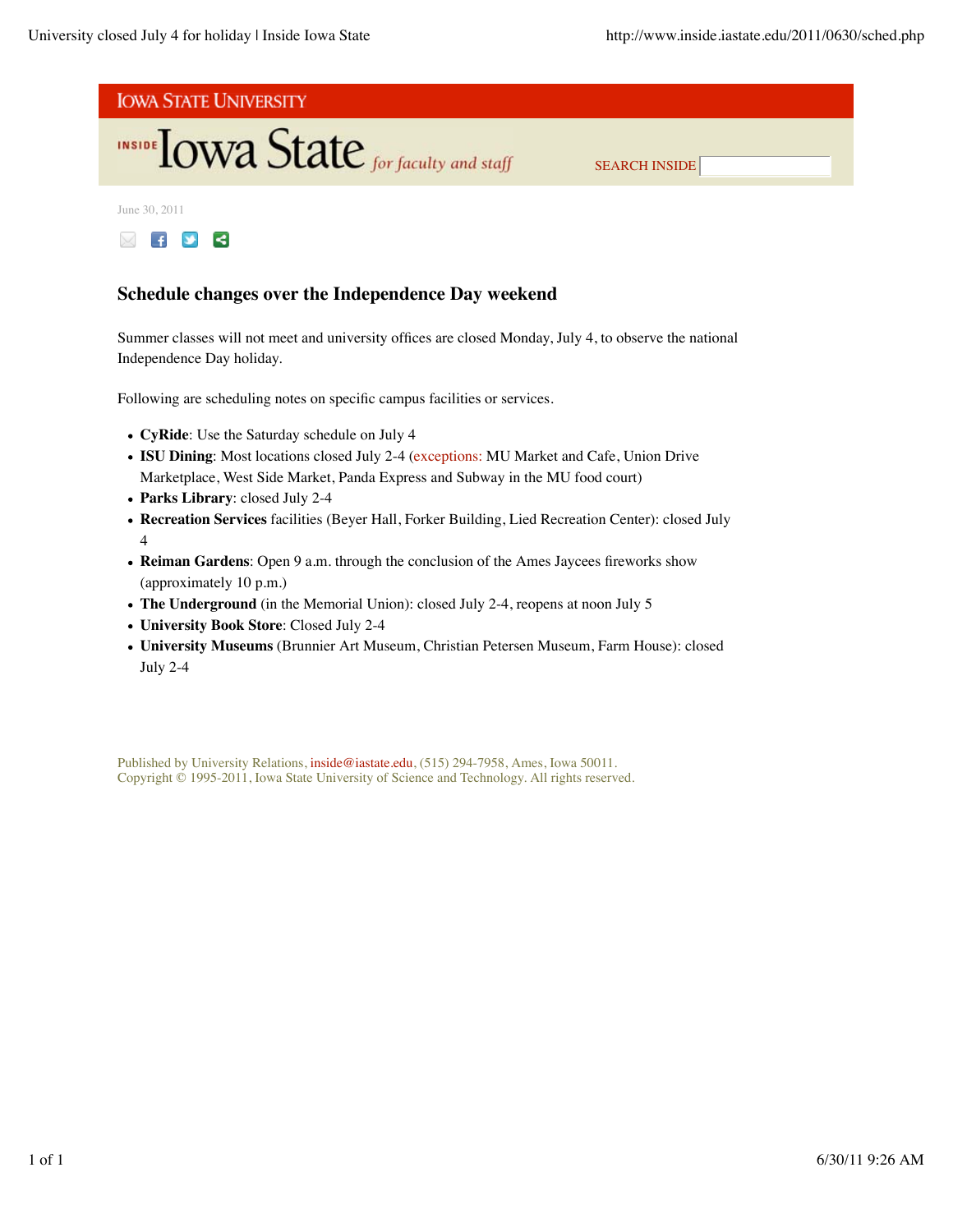





# **Blissful commute**

# by Diana Pounds

Summertime, and commutin' is easy. That is, if you're riding a Segway along Stange Road, blue sky above, and a light breeze wafting off Veenker golf course. In fair weather, Charles Schwab, professor of agriculture and biosystems engineering, usually starts and ends the workday with a 2-mile commute on his Segway.

It was the green factor (the vehicle is 100 percent electric) that piqued Schwab's interest in getting a Segway. It was the fun factor that sealed the deal.

Schwab said he pondered getting a Segway for a couple of years, working to justify the purchase based on gas savings and its eco-friendliness.

"My wife turned on the light bulb," he said. "She pointed out it's not always about saving money. It's also about having fun going to and from work."

Schwab took the plunge and, several months into Segway travel, says he loves the ride and finds it reduces his stress level.

"I also love bikes," he said. "But I don't ride to work. No matter what I do, I always seem to get grease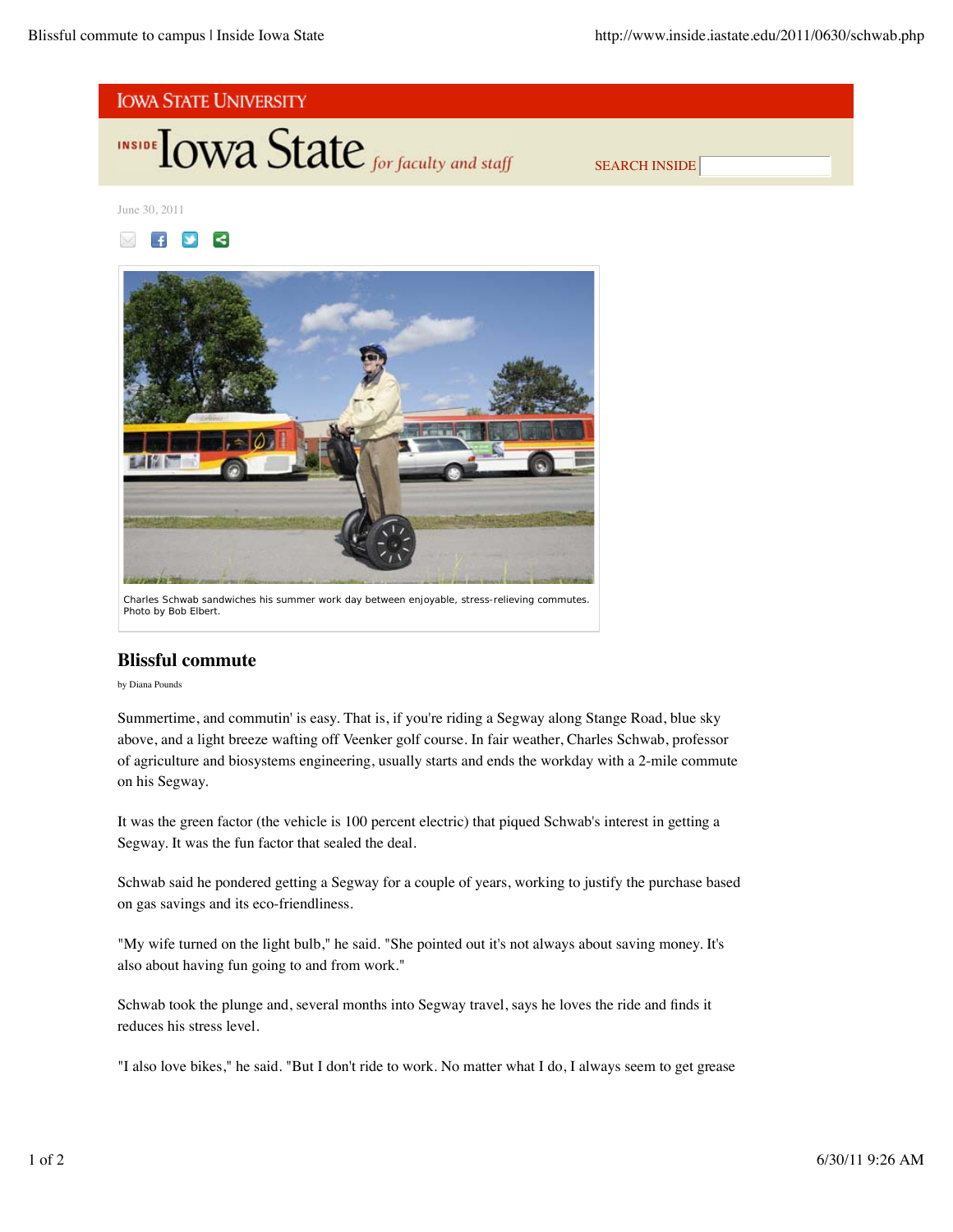on my pants."

So while the weather holds, Schwab plans to roll up gas-free miles on the Segway, gliding between home and campus at an easy-going 12 mph.

"I know it's faster than a golf cart," he said, "because I've caught one before."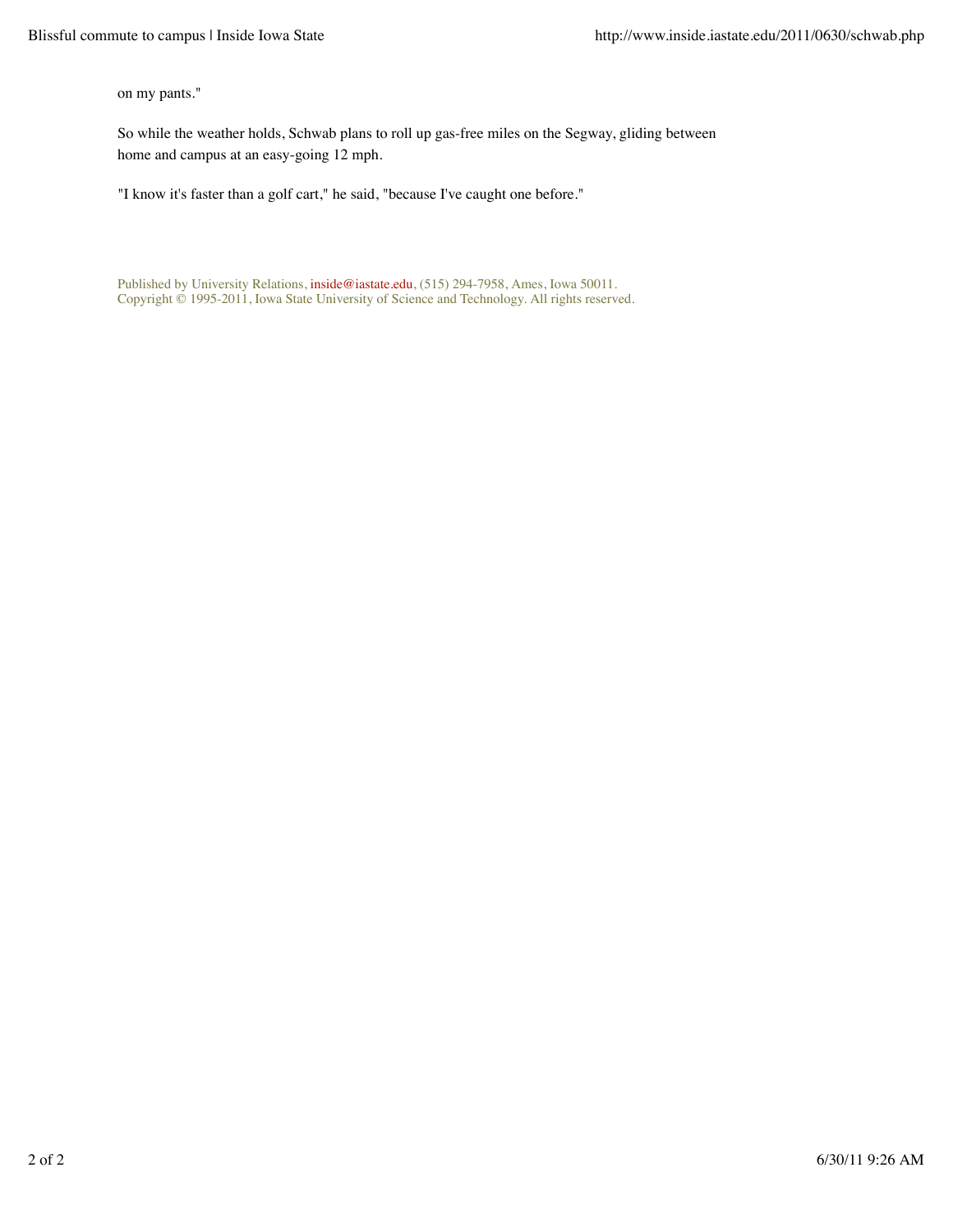

June 27, 2011



# **Regents appoint presidential search committee**

by Diana Pounds

In a June 23 telephonic meeting focused on the search for Iowa State's next president, the state Board of Regents named the search committee, approved a list of core qualities they'll seek in ISU's next leader and ratified a letter of understanding with the executive firm that will assist in the search.

The search committee is co-chaired by College of Business dean Labh Hira and ISU alumnus Roger Underwood. Also on the committee are: two regents, a faculty representative from each college; presidents of the Faculty Senate, Professional and Scientific Council, Government of the Student Body and Graduate and Professional Student Senate; and two representatives each from the alumni association and ISU Foundation. Additionally, two members of the regents staff will serve as nonvoting members of the committee.

# **Presidential Search Committee**

## **Co-chairpersons**

- Labh Hira, Raisbeck Endowed Dean of the College of Business
- ISU alumnus Roger Underwood, president, Riverwood Management

## **Board of Regents**

- Katie Mulholland
- Bruce Rastetter

# **Faculty, staff, employee and student groups**

- Faculty Senate president: Steve Freeman
- Professional and Scientific Council president: Dan Burden
- Government of the Student Body president: Dakota Hoben
- Graduate and Professional Student Senate president: Erica Smith

## **Faculty**

- College of Agriculture and Life Sciences: John Lawrence, associate dean for extension and outreach programs, director of Agriculture and Natural Resources Education and professor of economics
- College of Design: Lynn Paxson, professor of architecture
- College of Engineering: Robert C. Brown, Anson Marston Distinguished Professor in Engineering, Gary and Donna Hoover Chair in Mechanical Engineering and director of the Bioeconomy Institute
- College of Human Sciences: Ann Thompson, University Professor of Curriculum and Instruction,

# **First meeting of the search committee**

Wednesday, June 29 2:30-4:30 p.m. Rm. 2200, Krieger Board Rm. Gerdin Business Building